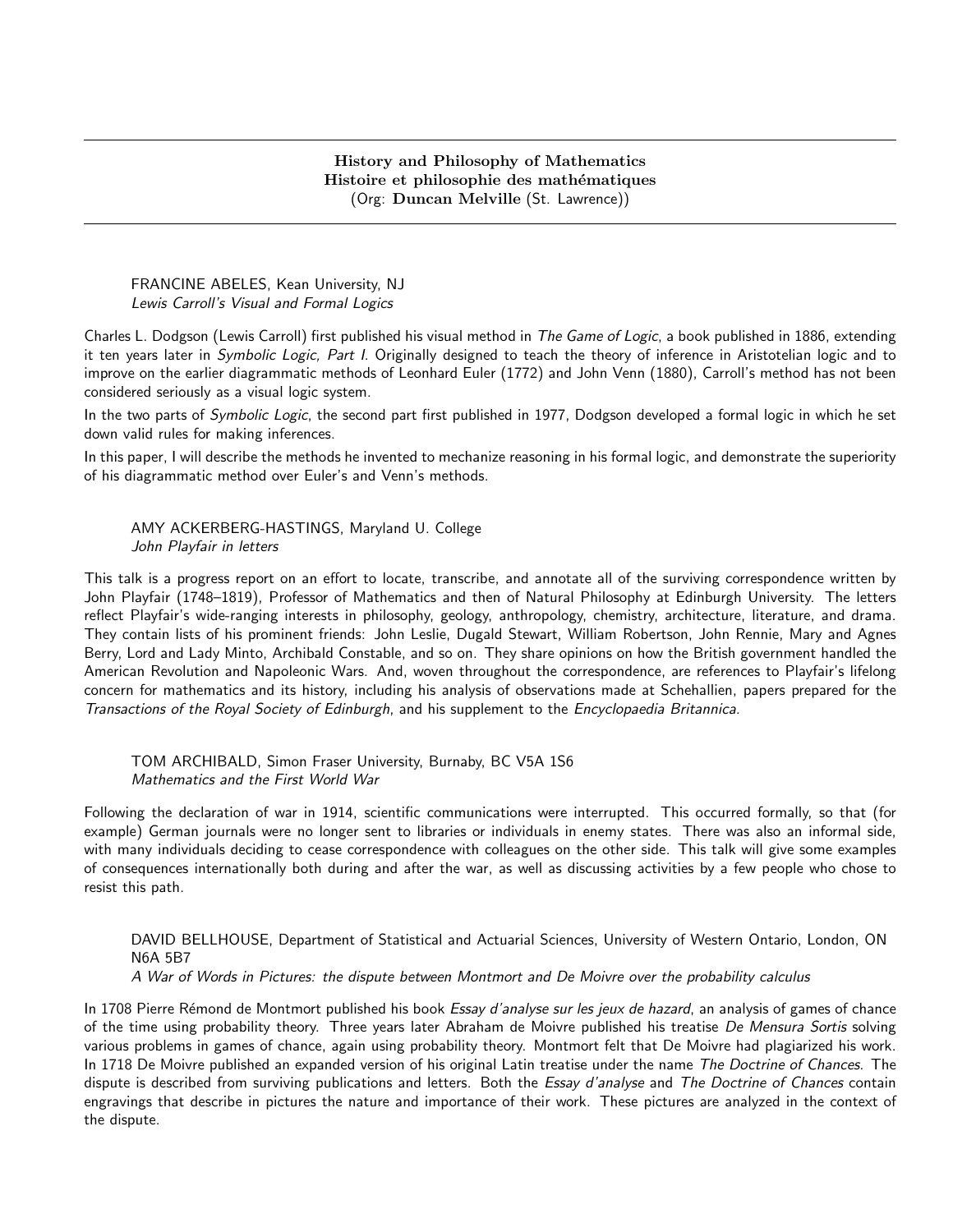### ROBERT BRADLEY, Adelphi University, Garden City, NY The Genoese Lottery and the Partition Function

In 1749, King Frederic the Great sought Euler's mathematical counsel concerning the establishment of a state lottery. The combinatorial issues involved in the analysis of this game of chance, known as the Genoese Lottery, piqued Euler's curiosity. As a consequence, he wrote four memoirs over the course of his career examining questions arising from this lottery. We will survey these works, paying particular attention to the use of the partition function in the second one.

ED COHEN, Ottawa, Ontario The Iranian Calendars

We study the modern Iranian (Persian) calendar after first considering older Iranian calendars. In examining the modern Iranian (solar) calendar, we also discuss arithmetical formulas necessary to convert it reciprocally into the Gregorian calendar.

There will moreover be a short investigation on the Islamic (or Muslim lunar) calendar vis à vis the modern Iranian calendar. A few centuries after the modern Iranian calendar was started, Omar Khayyám (1048–1131) studied the exactitude of the leap year and made important contributions. Finally, we examine the political situation of the 20th century, which changed the various calendars back and forth, eventually settling again on the main calendar.

ANTONELLA CUPILLARI, Penn State Erie, Station Road, Erie, PA 16563 The sixty-fourth article of the Instituzioni Analitiche

In 1748, after ten years of hard work, Maria Gaetana Agnesi (1718–1799) published the first Calculus book designed for teaching and written in Italian: Instituzioni Analitiche ad uso della Gioventu' Italiana (Analytic Institutions for the use of the Italian Youth). In the introduction to her work, Agnesi wrote: ... when considering the Integral Calculus, the Reader will find a completely new method for Polynomials, which has not appeared anywhere else; it belongs to the famous and never sufficiently praised Count Jacopo Riccati, Nobleman very proficient in all sciences, and well known in the literary world. He wanted to do me the favor of letting me know about it [the method], favor that I did not deserve, and I want to give him, and the Public, the appropriate justice, as it should properly be done. What was this new method, presented in the sixty-fourth article of the book? Was it really about polynomials? Is it as useful as Agnesi seemed to think?

DAVID DeVIDI, Department of Philosophy, University of Waterloo, Waterloo, ON N2L 3G1 Logical pluralism and the municipal by-laws of thought

Is there any sense in which it is both *interesting* and true that there is a plurality of logics? There are, of course, a multiplicity of systems traveling under the name 'logic': various modal, deontic, combinatorial, constructive, paraconsistent, relevant, higher order, free, and other 'logics', not to mention impoverished ancestors like Aristotelean syllogism, that differ from the standard first-order predicate logic favored by mathematicians and philosophers. But for all that, there might be a plurality of logics in only a trivial or uninteresting sense.

In this paper the prospects for logical pluralism are investigated. In particular, currently popular defenses of pluralism, such as the one due to J. C. Beall and Greg Restall, are investigated and found to yield just such an uninteresting logical plurality. An alternative version of pluralism is sketched, beginning with the observation that a variety of traditional accounts of what distinguishes logical from non-logical principles, usually regarded as equivalent, actually draw the logic–non-logic line in different places.

THOMAS DRUCKER, University of Wisconsin–Whitewater, Whitewater, WI 53190 Serendipity in Mathematics

Robert K. Merton's 'On the Shoulders of Giants' has had a good deal to offer the community of historians of mathematics as well as historians of science in general. His posthumous book on serendipity has come in for rather harsher treatment by both groups. This talk is designed to point out some of the theoretical features of the book which apply to mathematics and to illustrate how this fits into Merton's general view of the rationality of the scientific and mathematical enterprises.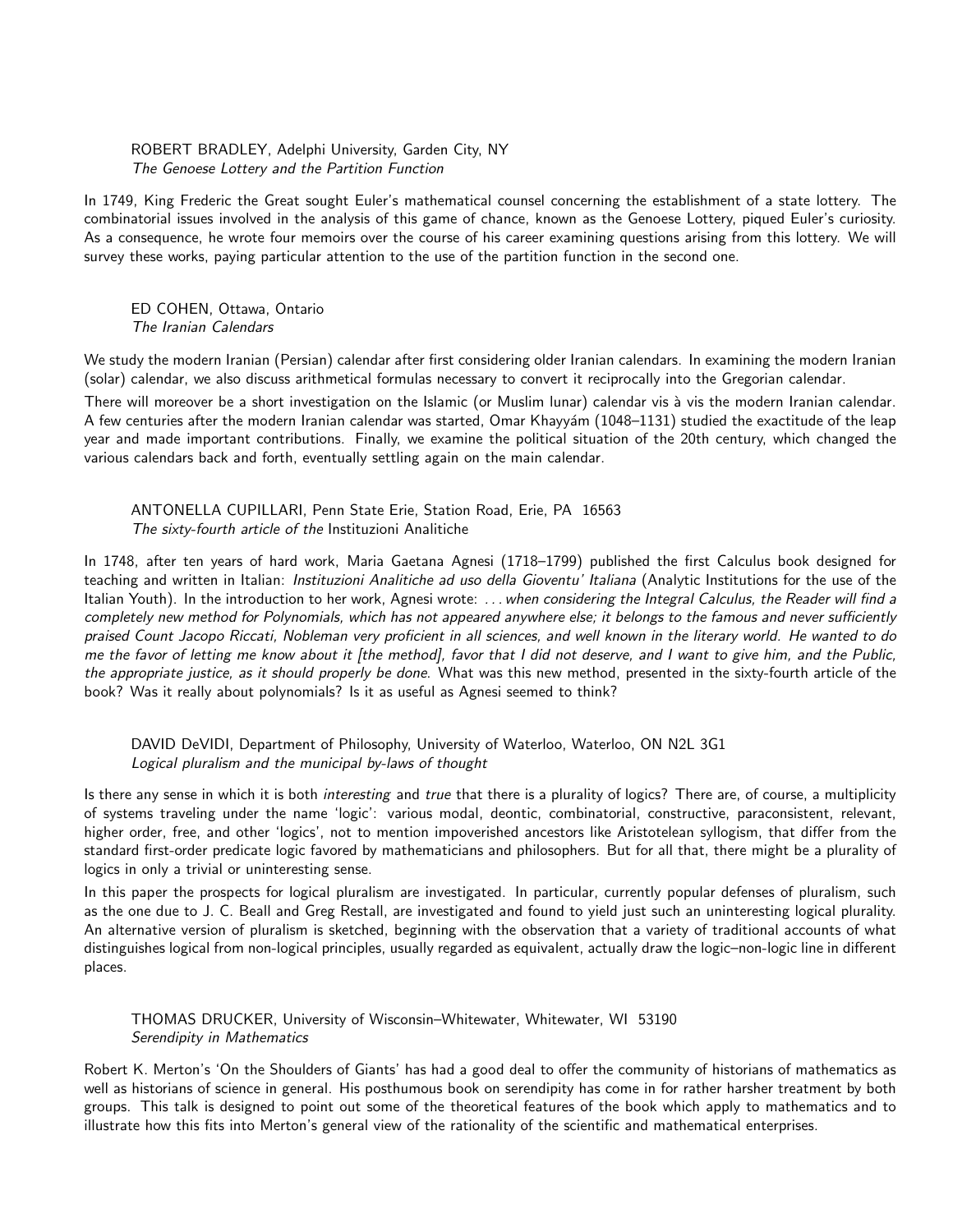CRAIG FRASER, Inst. Hist. Phil. Sci. Tech., Victoria College, University of Toronto, Toronto, ON M5S 1K7 Theoretical Cosmology and Observational Astronomy Circa 1930

That the invention of geometric cosmological models based on general relativity occurred at the same time that Vesto Slipher and Milton Humanson were documenting systematic large nebular red-shifts seems to have been a coincidence. Edwin Hubble in 1936 explicitly associated the expanding-universe interpretation of his red-shift law with relativistic cosmology; for Hubble, universal expansion was a theoretical notion rooted in relativity theory. The paper explores various historical questions concerning the relationship between theory and observation in cosmology around 1930.

#### ROGER GODARD, Department of Mathematics, Royal Military College of Canada **Convexity**

By the middle of the 19th century, it was recognized that Euler's gamma function had some special properties. One of them will be convexity. A curve is convex if the following is true: take two points on the curve and join them by a straight line; then the portion of the curve between the points lies below the line. A convex function cannot look like a camel's back! It corresponds to a fundamental geometric concept of a function. In this work, we present some concepts developed by Jensen in 1906, in Sur les fonctions convexes et les inégalités entre les valeurs moyennes, and mainly Minkowski's work. We discuss some important applications of convexity in variational calculus, linear programming and non-linear programming.

HARDY GRANT, York University, Toronto Greek Mathematics and Greek Science

The application of mathematics to the physical world was rather more problematic for the Greeks than it is for us. I shall here be concerned not with the achievements of the Greeks in this line, which are generally well known, but with the underlying conditions, the philosophical and cultural assumptions which tended to encourage or to inhibit the endeavour.

Relevant issues include the compartmentalization of knowledge, debate over the desirability and possibility of abstraction, and the widespread doubt that we can have true knowledge of the changeable.

#### ALEXANDER JONES, University of Toronto, Toronto, ON M5S 2E8 Enigmas of the Keskinto Astronomical Inscription

Just over a hundred years ago, a Greek stone inscription was discovered on the island of Rhodes, at a site near Lindos called Keskinto. The inscription, of which only the last fifteen lines are partially preserved, dates from about 100 B.C. and contains a set of periodicities for the motions of the planets. The relations between some of the numbers were explained by Paul Tannery shortly after the text of the inscription was published in 1895, but little progress has been made since in making sense of the astronomical and mathematical principles underlying the inscription. The present talk will discuss the problems and present some new tentative solutions.

MIRIAM LIPSHUTZ-YEVICK, Rutgers the State University (Retired); 22 Pelham Street, Princeton, NJ 08540 Paul Lévy and the Dichotomy between the Normal and other Stable

The ubiquity of describing the statistics of characteristics in large populations by a normal distribution is commonly accepted. Thus for instance Hernstein and Murray in their widely disseminated book The Bell Curve describe the Normal Distribution as:

"A common way in which natural phenomena arrange themselves approximately."

In fact their model for the distribution of IQ's is mathematically way off the mark in satisfying the criteria for a normal distribution.

A more precise, yet still off the mark definition is in Jim Holt's article in the January 4, 2005, New Yorker Magazine:

"As a matter of mathematics the Bell Curve is guaranteed to arise whenever some variable is determined by lots of little causes (like human height, health, diet) operating more or less independently."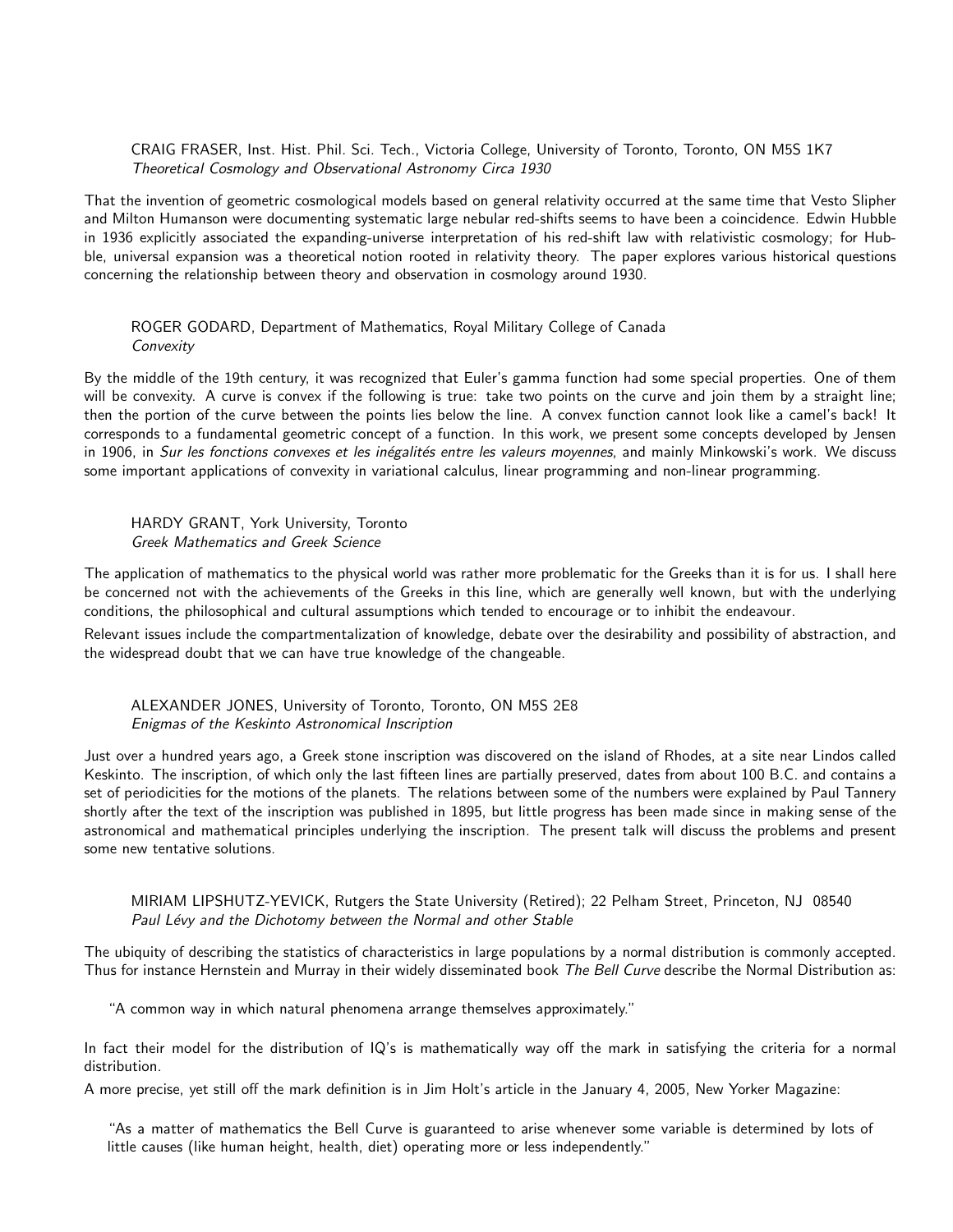The great French mathematician Paul Lévy in writing his classic 1924 Calcul des Probabilités—in spite of the fact that the eminent mathematicians Borel and Deltheil felt it unnecessary to make the notion of probability more mathematically precise rather than to rely on common sense reasoning—intended to systematically develop and use the method of characteristic functions in order to simplify proofs about limit laws.

A sufficient condition for the sums of a large number of "individually small", independent random variables to approach the normal distribution—i.e., for the Central Limit Theorem to hold—was first given by Liapounoff in 1901 and a more general one by Lindeberg in 1922. Paul Lévy used this simpler method to derive Lindeberg's condition. In so doing he put his finger on the essential necessary condition and its meaning for the Central Limit Theorem to hold. This condition states that the components of the sum be not only "individually negligible" (small) with respect to their total sum, but that they be "uniformly negligible" (we might use the term "collectively negligible"), i.e., the probability that even the largest component random variable be of the order of the magnitude of the sum, must be negligible.

Lévy showed that in case this condition is not satisfied there exist families of limiting distributions for sums of independent random variables, among which the so-called Stable Laws of Index  $\alpha$ , where  $0 < \alpha < 2$ . Here the approach to the limiting distribution is determined by the contribution of the few largest components in the sum. Consequently the probability of values of the sum which deviate from the mean (or the median in case  $\alpha < 1$ ) by a large amount is considerable. The "tail" of the probability distribution of the largest component in the case where the sum converges to a stable distribution of index  $\alpha$ , as well as the "tail" of the limiting stable distribution decrease as the function  $x^{-\alpha}$ . The limiting distribution of the sum reflects that of its largest component terms. This dichotomy defines the "domains of attraction" of the normal vs. those of the other stable distributions.

The statistics of social phenomena in which stable distributions prevail such as wealth, power, batting averages, intellectual accomplishments, physical beauty, etc., are hardly ever discussed in the popular culture where they most emphatically deserve more attention.

AMIROUCHE MOKTEFI, IRIST (Strasbourg)/LHPS (Nancy), France How did Lewis Carroll become a logician?

It's well known that Lewis Carroll, the famous author of the Alice books, was a mathematician. His works include essentially manuals of Euclidean geometry, a treatise on determinants, popular textbooks on logic and collections of problems and puzzles. The majority of these works were signed with his real name: Charles L. Dodgson. The logical works are an exception. In effect, Carroll signed his two textbooks The Game of Logic (1886) and Symbolic Logic (1896) and his two articles in Mind: "A logical Paradox" (1894) and "What the Tortoise said to Achilles" (1895) with his "literary" pseudonym.

This state of affairs led to a number of prejudices and misunderstandings which influenced the reception of the work. People thought that Carroll's work was intended for children, that he considered logic a game and that his logical work completed and concluded his literary work. Even when his works revealed accurate ideas and discoveries, commentators claimed Carroll was not fully "conscious" of the depth of his works.

In this paper, I will essentially try to contextualise Lewis Carroll's logical work according to three themes: first, historically according to the development of the new logic in the nineteenth century; then geographically, by focusing on the academic British background; and finally personally by situating Carroll's logical works in relation to the rest of his work. From this, we can correct certain received ideas which harm the understanding of the work. Also, we will be able to suggest new ways to explain the use which Carroll made of his pseudonym, the growing interest which he had in logic, and finally the status he gave it.

DAVID ORENSTEIN, Toronto 'Greenwich? Ca n'importe. Où est PARIS?' A local post-Conquest eclipse-based longitude calculation at Quebec

One of the teaching fathers at the Séminaire de Québec observed the October 27, 1780, solar eclipse. In an unsigned manuscript attributed to Thomas-Laurent Bédard, superior of the Séminaire, he followed the methods of Lalande's ASTRONOMIE, using the copy from the seminary's library, still on site in the archive. From this detailed observation he calculated the longitude of Quebec relative to Paris, not Greenwich, England, despite the British Conquest.

ED SANDIFER, Western Connecticut State University, Danbury, CT 06810 Euler's Calculus Texts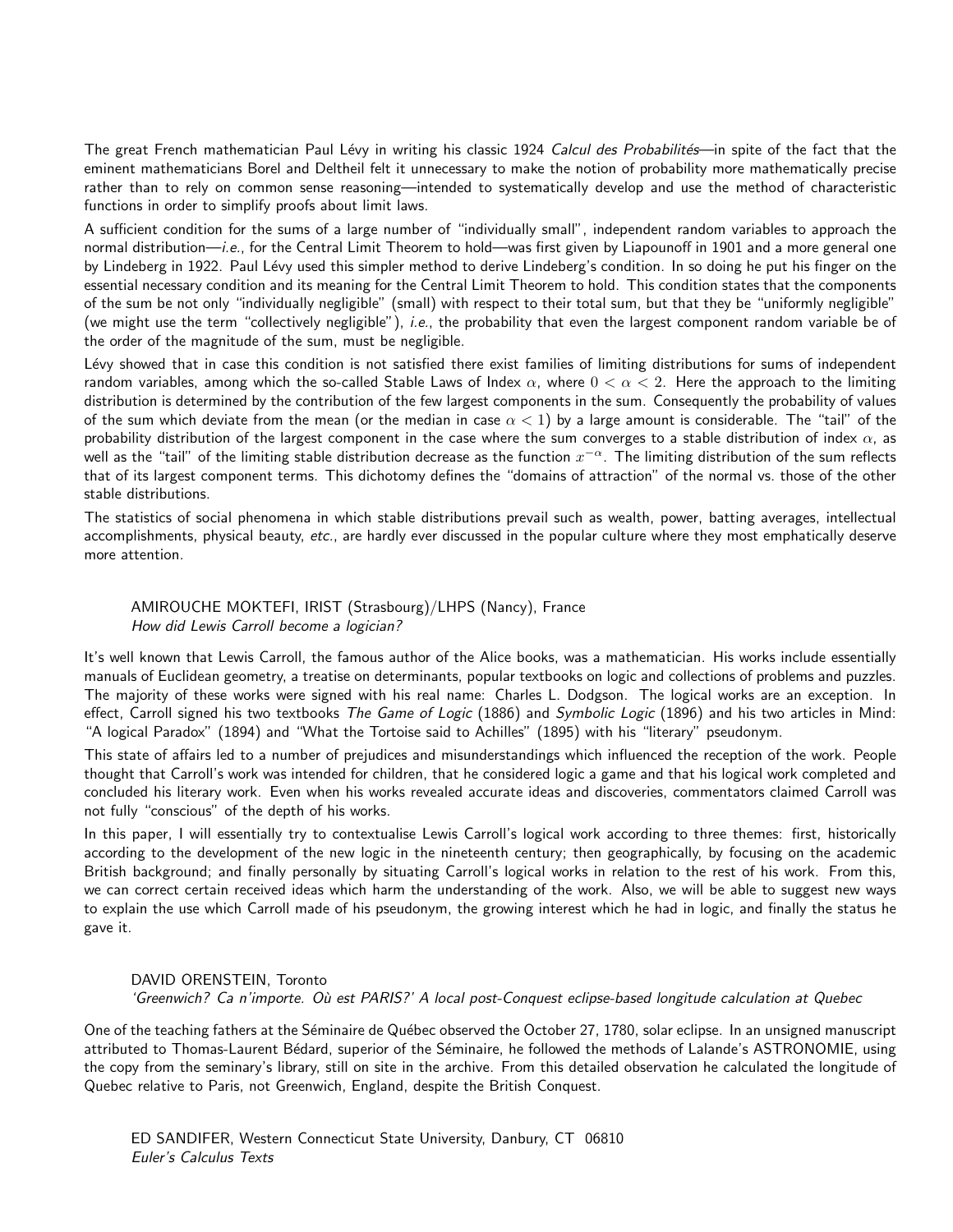Euler's four-volume 2500 page calculus text is often described as the origins or foundations of the modern calculus curriculum. This idea should not be accepted without some reflections. For example, few modern mathematics curricula include properties of elliptic integrals, as does Euler's Integral Calculus. We describe the content and intent of Euler's calculus course, and make some comparisons with the modern curriculum.

JONATHAN SELDIN, University of Lethbridge, Lethbridge, AB T1K 3M4 Curry's Formalism as Structuralism

H. B. Curry is known for a philosophy of mathematics which he called "formalism". However, most people who know anything of his philosophy identify it with an early version which dates to 1939, relatively early in his career. In this early version, Curry proposed that mathematics be defined as the "science of formal systems", where he had in mind a definition of formal system somewhat different from the usual notion. Among the criticisms of this proposed definition are the suggestion that under this definition there could have been no mathematics before there were formal systems, a little more than a century ago.

In this paper, I will quote from Curry's later work to show that this criticism does not apply to his mature philosophy, and that his mature version of formalism is a form of structuralism.

JOEL SILVERBERG, Roger Williams University, Bristol, RI 02809 The Mathematics of Navigation as Taught in Private Venture Schools, Academies, and Colleges in the New England Colonies, 1725–1850

Curricula and textbooks used in colleges, academies, and private schools in the newly formed United States between 1776 and 1826 show a gradual evolution from a vague exposure to whatever mathematical works, primarily of British origin, were in the possession of tutors, teachers, and faculty, to a more structured plan in which students progressed through arithmetic, algebra, geometry, and trigonometry, culminating in an application of these areas of mathematics to navigation and surveying, supported by texts specifically written for that purpose.

While these navigational topics can be found in documents dating from the earliest years of the 18th century, reflecting the study of navigation from private tutors and almanac makers, by the second decade of the 19th century the teaching of navigation had divided into at least two paths: one for professional mariners typified by the work of Nathaniel Bowditch, and a second as a capstone liberal arts experience (intended to teach scientific and mathematical principals) at colleges and universities, exemplified by texts written by Jeremiah Day, Professor of Mathematics and eventually President at Yale University.

This talk will present the details of these curricula and the ways in which navigation was used to illuminate the principles of Geometry and Trigonometry for the students of early America.

JIM TATTERSALL, Providence College, Providence, RI 02918 Arthur Buchheim and an Interpolation Formula

Arthur Buchheim was a short-lived mathematician of great promise. He attended the City of London School when Edwin A. Abbott (Flatland: A Romance in Many Dimensions) was headmaster. Buchheim received his undergraduate degree from Oxford. He left England for a time to study under Felix Klein in Leipzig. Upon his return, he accepted a position as mathematical master at the Manchester Grammar School. In the short span of seven years, and in deteriorating health, he published twenty-four papers on a wide variety of mathematical topics. Sylvester claimed that "had his life had been spared, I think we may safely say of him what Newton said of Cotes, that if he had lived, we should have known something." We focus our attention on Buchheim's work and accomplishments.

# ROBERT THOMAS, University of Manitoba, Winnipeg, MB R3T 2N2 Mathematics as a science

While mathematics can be regarded as both a science and as an art and benefits from the tension between those two motivations for practising it, philosophies of mathematics often do not take either of these often defended views with much seriousness. While I am unable to offer philosophical elaboration of the art view (though not wishing to disparage it), I present how it is that I see my science view of mathematics as connected to similar views of other sciences.